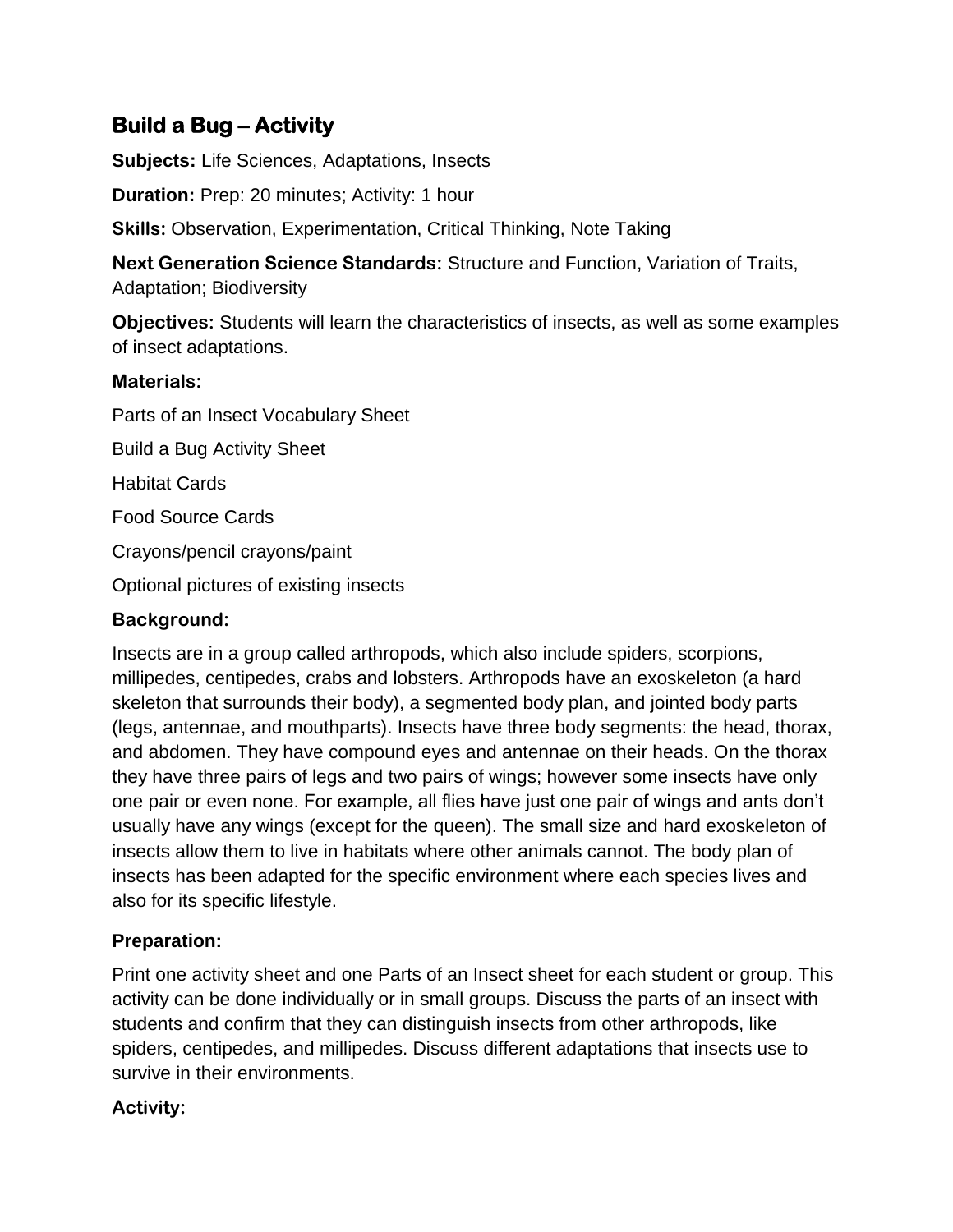Give each student or group one Parts of the Insect Sheet, one Build a Bug Activity Sheet, one Habitat Card, and one Food Source Card. Each student or group should invent an insect adapted to live in the habitat and eat the food source that was on their cards. Students should fill out the questions on the Build a Bug Activity Sheet and then draw their insect on the sheet labeling all the essential parts of an insect. The insect should be based in reality (no jet packs or flame-throwers). Give the students 30-40 minutes to invent their insect. Ask students to share some of the adaptations that they invented. Compare the insects that the students created, especially looking at different ways students had their insect adapt to the same food source or habitat.

### **Extensions:**

Add more habitats (mountains) or food sources (parasite). Let students make a 3D version of their insect with available art supplies. Have students make a food web of all their insects. Write stories with their insect as the main character. Show students examples of real insects that are found in the habitats that were used in the activity.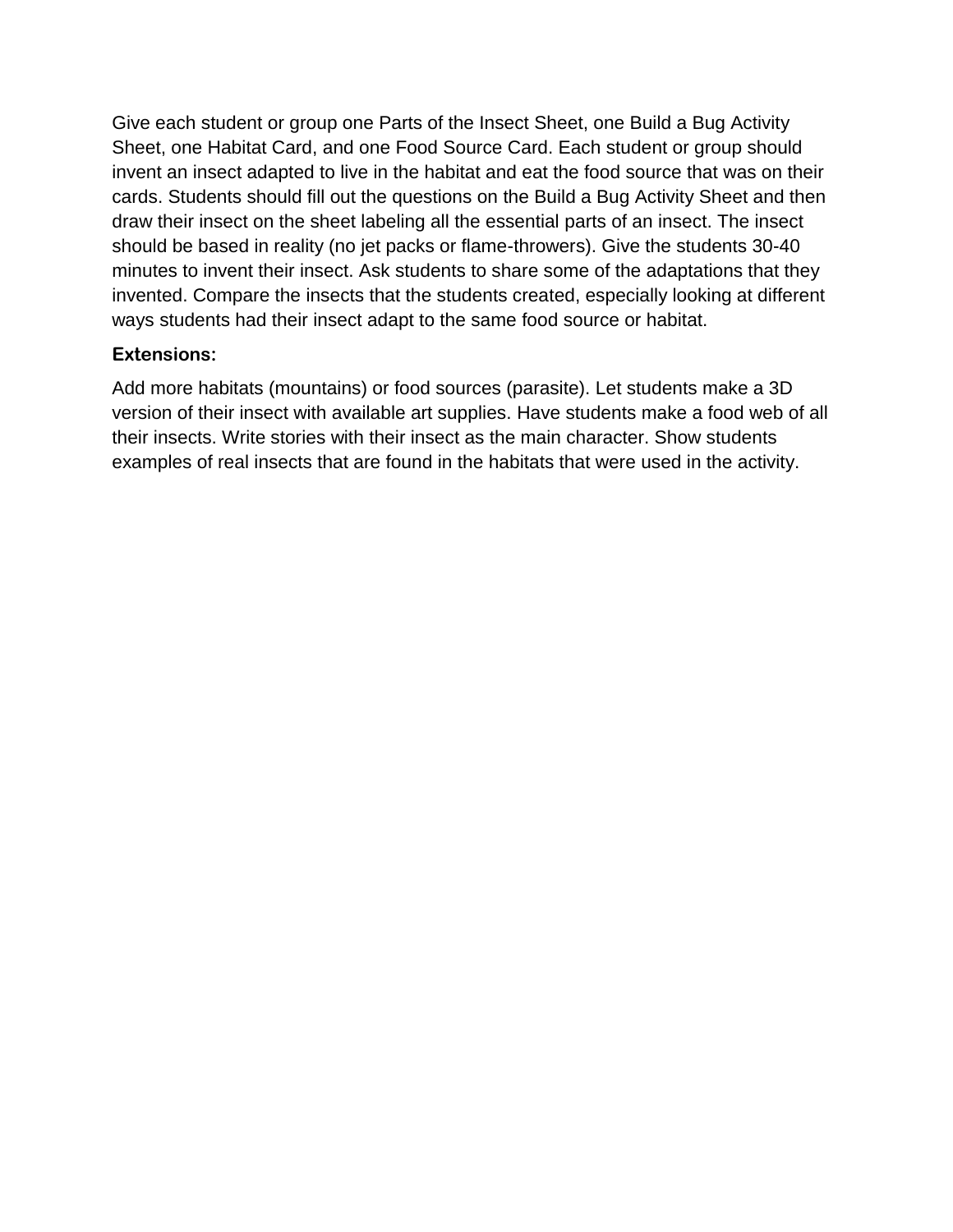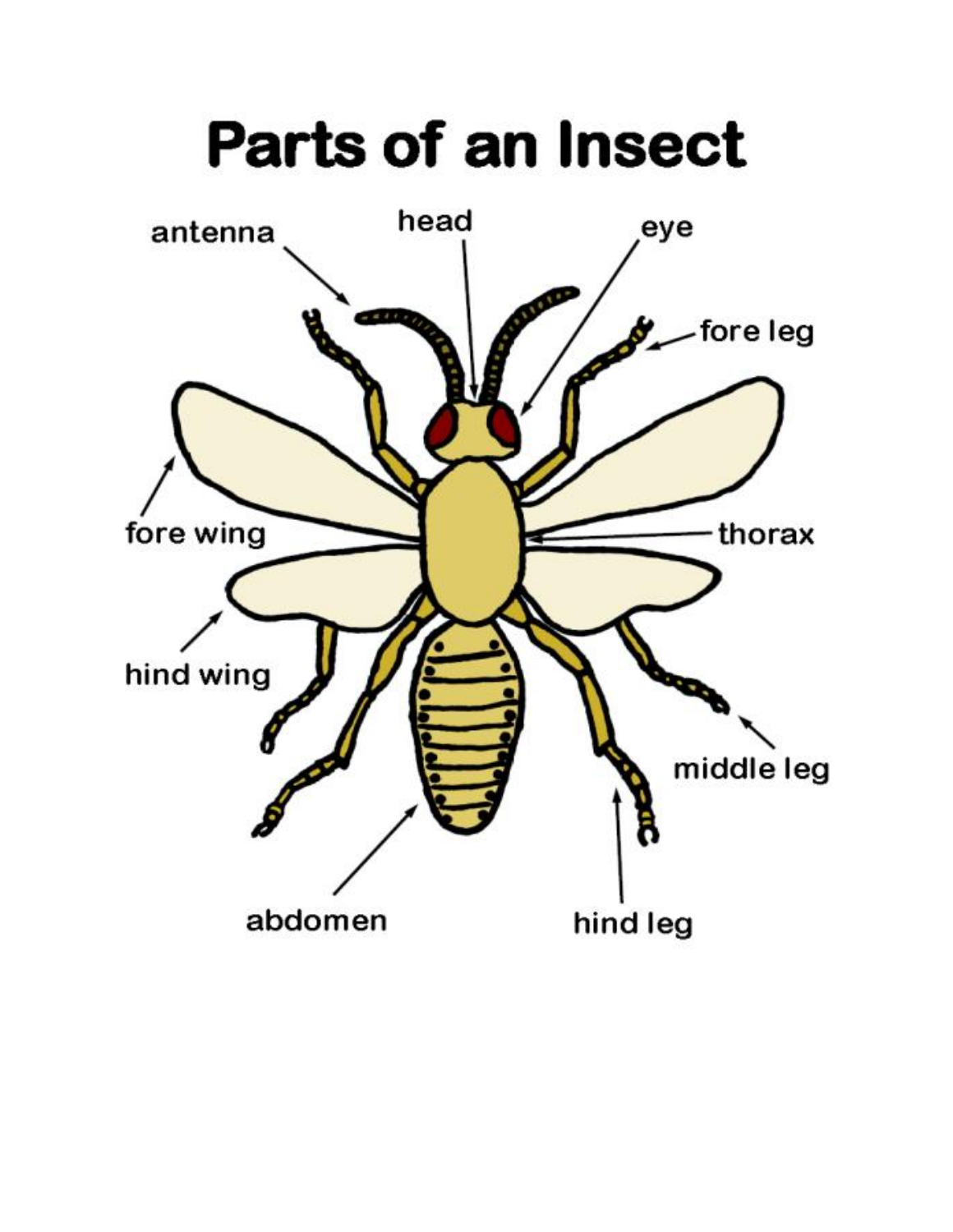| <b>Build a Bug-Activity Sheet</b>                                                 |  |
|-----------------------------------------------------------------------------------|--|
|                                                                                   |  |
|                                                                                   |  |
|                                                                                   |  |
|                                                                                   |  |
|                                                                                   |  |
|                                                                                   |  |
|                                                                                   |  |
|                                                                                   |  |
|                                                                                   |  |
|                                                                                   |  |
| ,我们也不能在这里的时候,我们也不能在这里的时候,我们也不能在这里的时候,我们也不能会在这里的时候,我们也不能会在这里的时候,我们也不能会在这里的时候,我们也不能 |  |
|                                                                                   |  |
|                                                                                   |  |
|                                                                                   |  |
|                                                                                   |  |
|                                                                                   |  |
|                                                                                   |  |
|                                                                                   |  |
|                                                                                   |  |
|                                                                                   |  |
|                                                                                   |  |
|                                                                                   |  |
|                                                                                   |  |
|                                                                                   |  |
|                                                                                   |  |
|                                                                                   |  |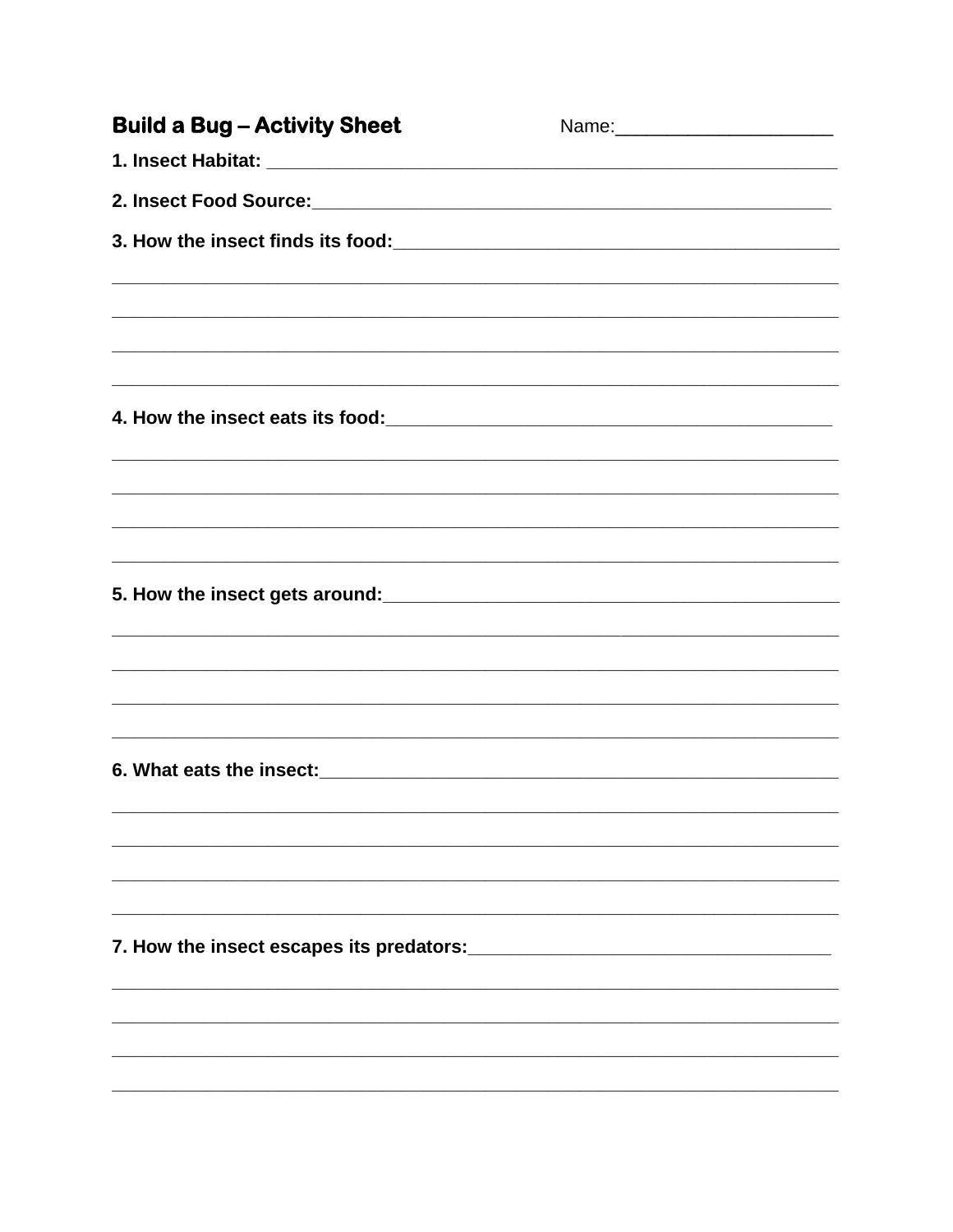# **Build a Bug – Activity Sheet** Name:\_\_\_\_\_\_\_\_\_\_\_\_\_\_\_\_\_\_\_\_\_

**Draw your insect below! Don't forget to label all its body parts.**

Insect Name:\_\_\_\_\_\_\_\_\_\_\_\_\_\_\_\_\_\_\_\_\_\_\_\_\_\_\_\_\_\_\_\_\_\_\_\_\_\_\_\_\_\_\_\_\_\_\_\_\_\_\_\_\_\_\_\_\_\_\_\_\_\_\_\_\_